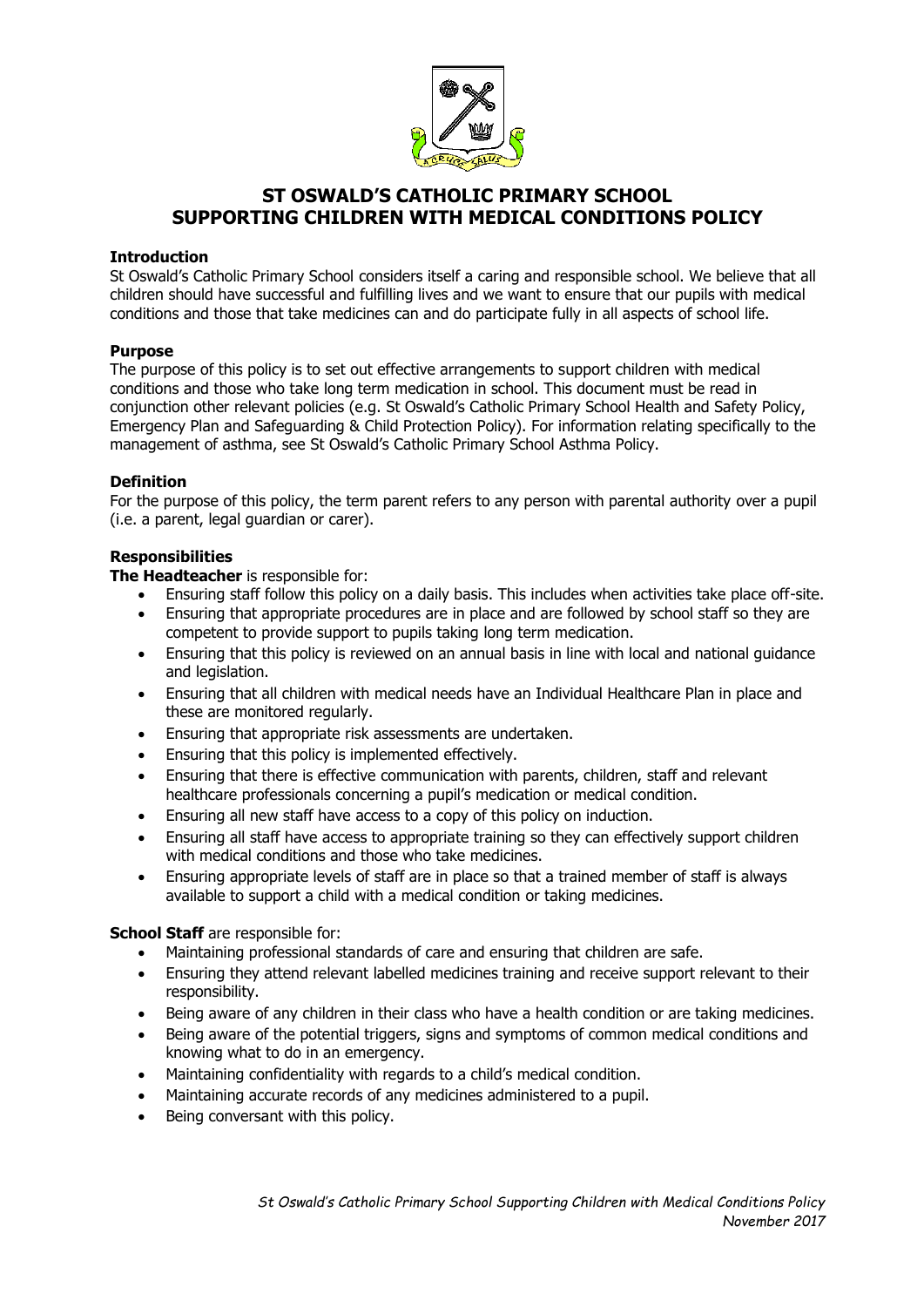# **School Administrators** are responsible for:

- Ensuring the day to day maintenance and security of all medicines stored in the first aid cabinet in the Staff Room.
- Ensuring that Medical Conditions / Food Allergy Form is completed by parents for those children with medical conditions. The form will be kept in the Medical File in the Staff Room with Care Plans if appropriate.
- Maintaining accurate records of children with medical conditions / food allergies in SIMS and reports are distributed on a regular basis to relevant staff.
- Ensuring that asthma forms are completed and returned to school for children with asthma along with 2 labelled inhalers, which will be stored in the classroom and first aid cabinet.
- Checking any long term medication held in school annually for expiry dates and returning to parents to dispose of accordingly. Please note that it is the parent's responsibility to ensure that medicines / inhalers are

School Staff are not permitted to administer medicines. Exceptions for long term medication only ie: asthmatic, diabetic or children with a long term medical need.

**Parents** are responsible for:

- Supplying school with up to date accurate information regarding their child's condition and medication. A Medical Conditions / Food Allergy Form must be completed and returned to school with a photograph of their child on the front cover.
- Notifying school immediately of any changes to their child's medication or medical condition.
- Where appropriate, informing school of the timings of any previous doses of medicine that have been given.
- Ensuring that school is supplied with in date medication and associated equipment (e.g. sharps bin) as per procedures within this policy.
- Carrying out any action that has been agreed as part of a child's Individual Healthcare Plan.
- Informing school about any medication or support their child requires while taking part in outof-school activities.
- Ensuring medication is kept in date and any inhalers are taken home at the end of the school academic year.

# **Supply staff** are responsible for:

•

• Being aware of how to access support for a child with a medical condition or taking medicines. Supply staff do not administer any long term medication at St Oswald's Catholic Primary School.

# **Designated Members of Staff for Asthma are responsible for:**

• Overseeing school's asthma procedures.

At St Oswald's Catholic Primary School, there are "Designated Members of Staff for asthma" who have specialist training and knowledge in asthma.

**School Nurse** is responsible for:

• Providing support to staff on implementing a child's Individual Healthcare Plan and providing advice and liaison where appropriate ( e.g staff training)

**External Providers** (e.g. Sport's Coaches, Out of Hours clubs) are responsible for:

- Following this policy and associated procedures for activities undertaken during school hours. (For activities undertaken outside of school hours, the external provider's staff will follow their own organisation's policies and procedures and ensure appropriate risk assessments are made).
- Ensuring they attend regular training relevant to their responsibility.

# **The Governing Body** is responsible for

- Ensuring that St Oswald's Catholic Primary School has a policy for supporting pupils with medical conditions and this is reviewed regularly.
- Ensuring appropriate arrangements are in place in school to support pupils with medical conditions or who need to take medication.
- Ensuring the Headteacher effectively implements all aspects of this policy.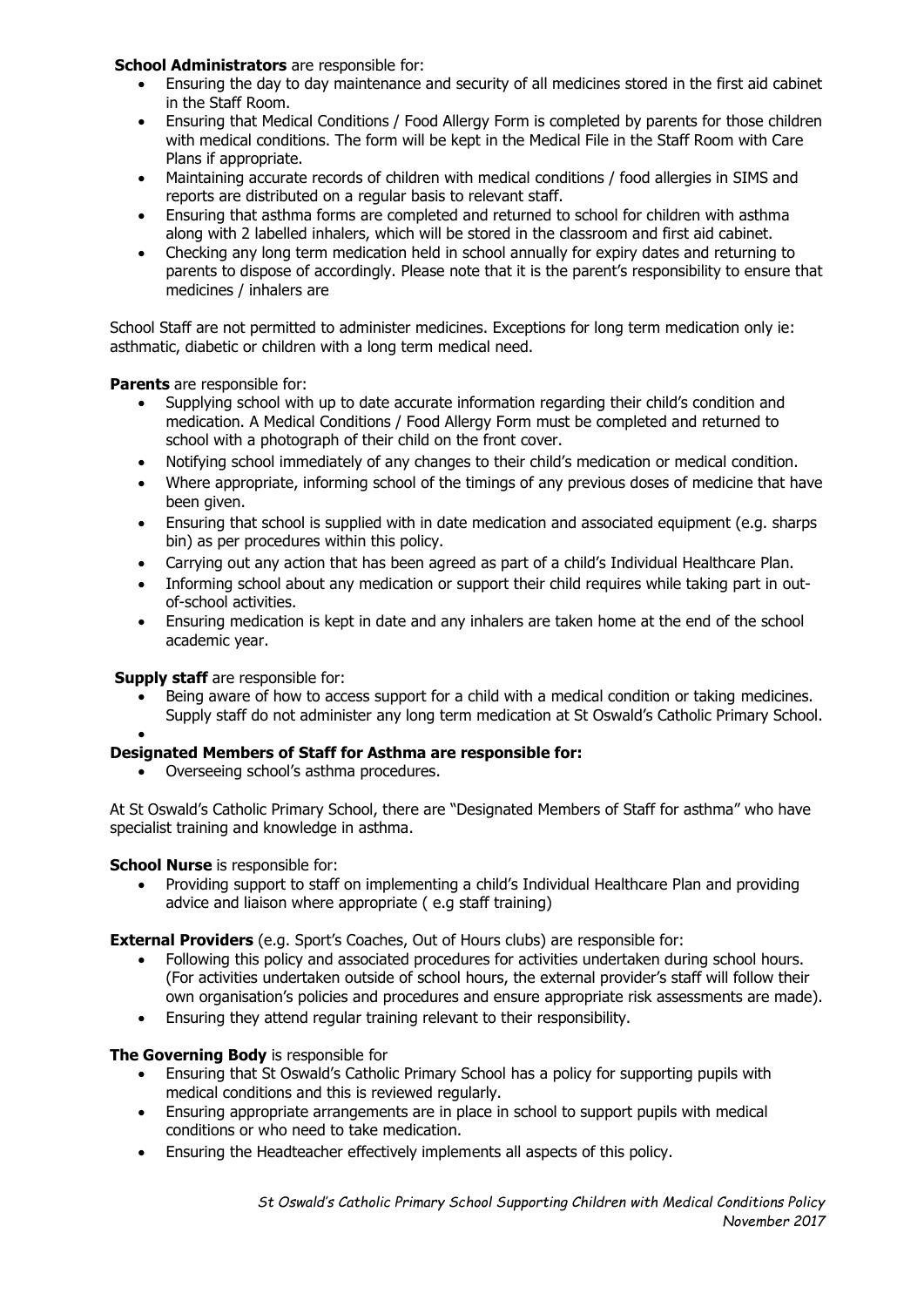# **Staff Training**

Regular training is provided to staff by the school nurse or other healthcare professional. This includes;

- How to use this policy.
- How to recognise the symptoms of common medical conditions.
- How to check if a child is on the school medical register.
- How to administer a child's long term medication if required.
- How to accurately record usage of medication.
- How to recognise when emergency action is necessary.
- How to respond appropriately to a request for help from another member of staff.

When a child enters school with specific medical needs, staff will receive the appropriate training as advised by the school nurse or other healthcare professional.

# **Records**

At the beginning of each academic year or when a child joins school, parents will be asked to supply up to date accurate information regarding their child's medical condition and medication. A Medical Conditions / Food Allergy Form must be completed and returned to school with a photograph of their child on the front cover. This will be stored in the School Medical Register which is kept in the Staff Room. This information will be recorded on SIMS (School Information Management System) and a Medical Conditions Report will produced /updated.

#### **Medical Register**

The School Medical Register includes information about all of the pupils in each class with a medical condition including allergies /intolerances and any Individual Healthcare Plans that they have. This is stored in the Staff Room and each class will receive a Medical Conditions list to keep in class.

#### **Medicine Administration**

School staff will always inform parents of any long term medication administered to individual children. School Staff are not permitted to administer medicines. Exceptions for long term medication only ie: asthmatic, diabetic or children with a long term medical need.

# **Emergency Medication**

When an emergency medication is used (e.g. an inhaler or Epipen), the information above is recorded and in additional information about where and when the situation occurred (e.g. PE lesson, playground, lunchtime, classroom). This will also be passed to the parent.

#### **Individual Healthcare Plans**

Individual Healthcare Plans are confidential documents that help to ensure school effectively supports pupils with medical conditions. These are stored in the Medical Register which is kept in the Staff Room.

Individual Healthcare Plans are completed by the parent and include details of:

- A child's medication including any side effects to which they may be predisposed.
- Any allergies
- Name of GP involved with their care
- Trigger factors/ pre-activity precautions
- Details of any special educational needs
- What to do and who to contact in an emergency

When a child has complex medical needs, an Individual Healthcare Plan will be drawn up in conjunction with the school nurse or other healthcare professional.

Individual Healthcare Plans are reviewed at least annually or more frequently when there is a change in a child's medical condition.